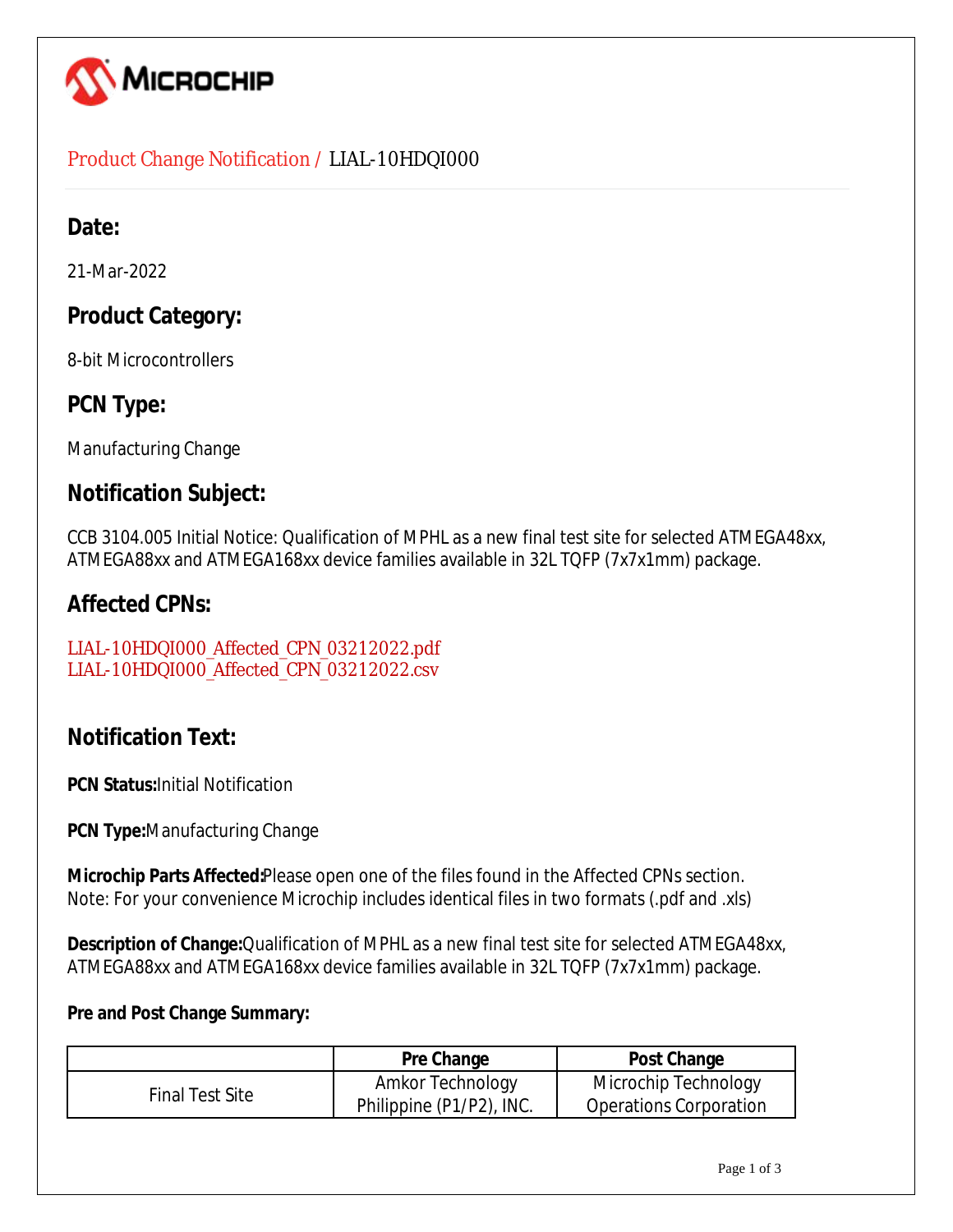|                                     |                  | (ANAP)                                                      | (MPHL)            |  |  |
|-------------------------------------|------------------|-------------------------------------------------------------|-------------------|--|--|
| <b>Base Quantity</b>                | Tray             | 250                                                         | 250               |  |  |
| Multiple<br>(BQM)                   | Tape and<br>Reel | 2000                                                        | 2000              |  |  |
| Moisture Sensitivity Level<br>(MSL) |                  | 3                                                           | 1                 |  |  |
| Pin1 Orientation                    | Tray             | Near tray chamfer                                           | Near tray chamfer |  |  |
|                                     | Tape and<br>Reel | Q1                                                          | Q1                |  |  |
| Carrier Tape                        |                  | With minor dimensional changes                              |                   |  |  |
|                                     |                  | See attached Pre and Post Change Summary for<br>comparison. |                   |  |  |
| Reel                                | Color            | White                                                       | White             |  |  |
|                                     |                  | With minor dimensional changes                              |                   |  |  |
|                                     | <b>Dimension</b> | See attached Pre and Post Change Summary for<br>comparison. |                   |  |  |
| Packing Method                      |                  | See attached Pre and Post Change Summary for<br>comparison. |                   |  |  |

**Impacts to Data Sheet:**None

**Change Impact**None

**Reason for Change:**To improve manufacturability by qualifying MPHL as a new final test site.

**Change Implementation Status:**In Progress

### **Estimated Qualification Completion Date:**March 2022

Note: Please be advised the qualification completion times may be extended because of unforeseen business conditions however implementation will not occur until after qualification has completed and a final PCN has been issued. The final PCN will include the qualification report and estimated first ship date. Also note that after the estimated first ship date guided in the final PCN customers may receive pre and post change parts.

### **Time Table Summary:**

**March 2022**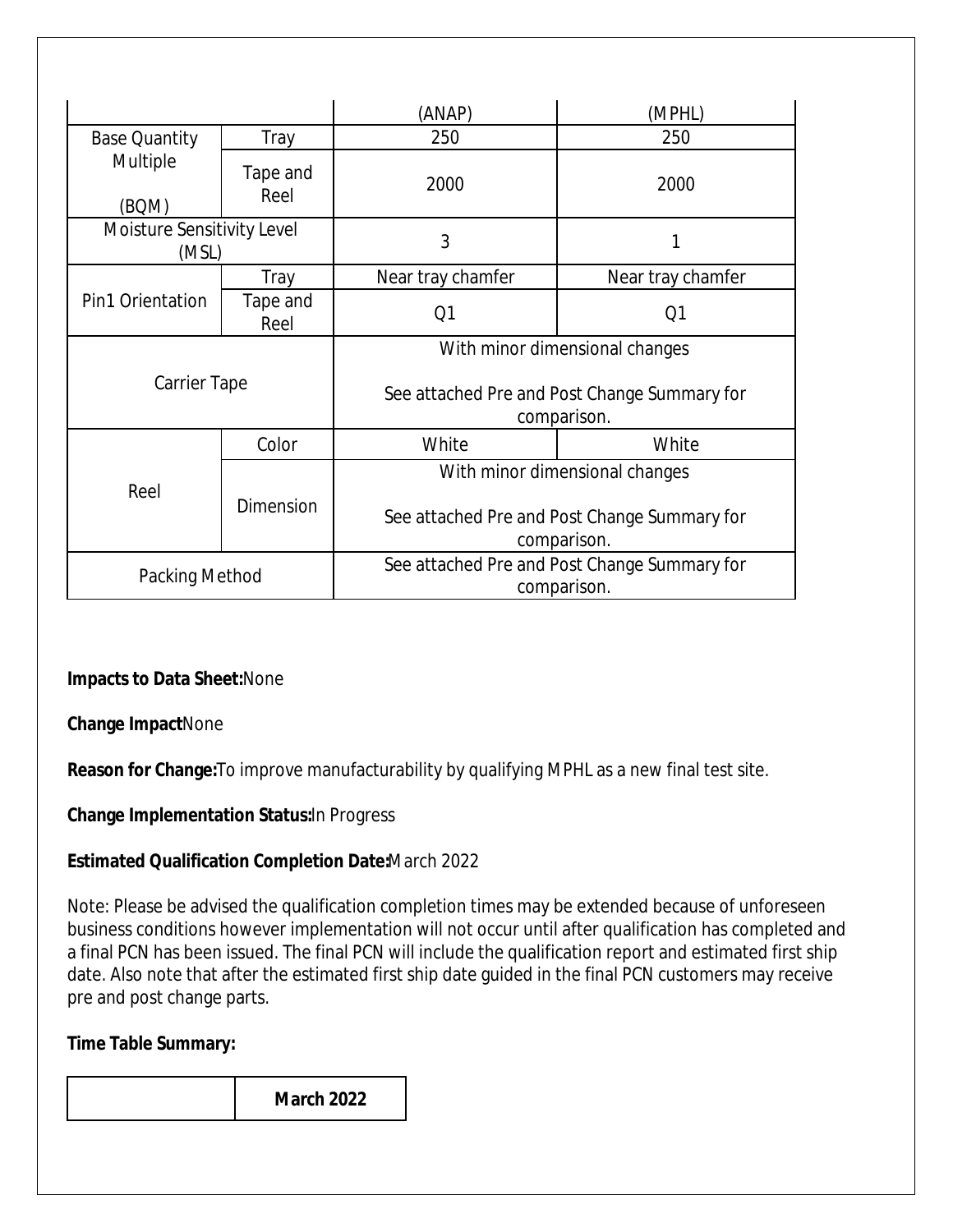| Workweek               |  |   |   |   |
|------------------------|--|---|---|---|
|                        |  | 2 | 3 |   |
| Initial PCN Issue      |  |   |   |   |
| Date                   |  |   | х |   |
| Qual Report            |  |   |   |   |
| Availability           |  |   |   | Χ |
| <b>Final PCN Issue</b> |  |   |   |   |
| )ate                   |  |   |   | x |

#### **Method to Identify Change:**Traceability code

**Qualification Plan:**Please open the attachments included with this PCN labeled as PCN # Qual Plan.

**Revision History:**March 21, 2022: Issued initial notification.

The change described in this PCN does not alter Microchip's current regulatory compliance regarding the material content of the applicable products.

### **Attachments:**

#### [PCN\\_LIAL-10HDQI000\\_Qual Plan.pdf](https://www.microchip.com/mymicrochipapi/api/pcn/DownloadPcnDocument?pcnId=17560&filename=PCN_LIAL-10HDQI000_Qual Plan.pdf) [PCN\\_LIAL-10HDQI000\\_Pre and Post Change Summary.pdf](https://www.microchip.com/mymicrochipapi/api/pcn/DownloadPcnDocument?pcnId=17560&filename=PCN_LIAL-10HDQI000_Pre and Post Change Summary.pdf)

Please contact your local [Microchip sales office](http://www.microchip.com/distributors/SalesHome.aspx) with questions or concerns regarding this notification.

#### **Terms and Conditions:**

If you wish to receive Microchip PCNs via email please register for our [PCN](http://www.microchip.com/pcn) email service at our PCN [home page](http://www.microchip.com/pcn) select register then fill in the required fields. You will find instructions about registering for Microchips PCN email service in the [PCN FAQ](http://www.microchip.com/pcn/faqs) section.

If you wish to change your PCN profile, including opt out, please go to the [PCN home page](http://www.microchip.com/pcn) select login and sign into your myMicrochip account. Select a profile option from the left navigation bar and make the applicable selections.